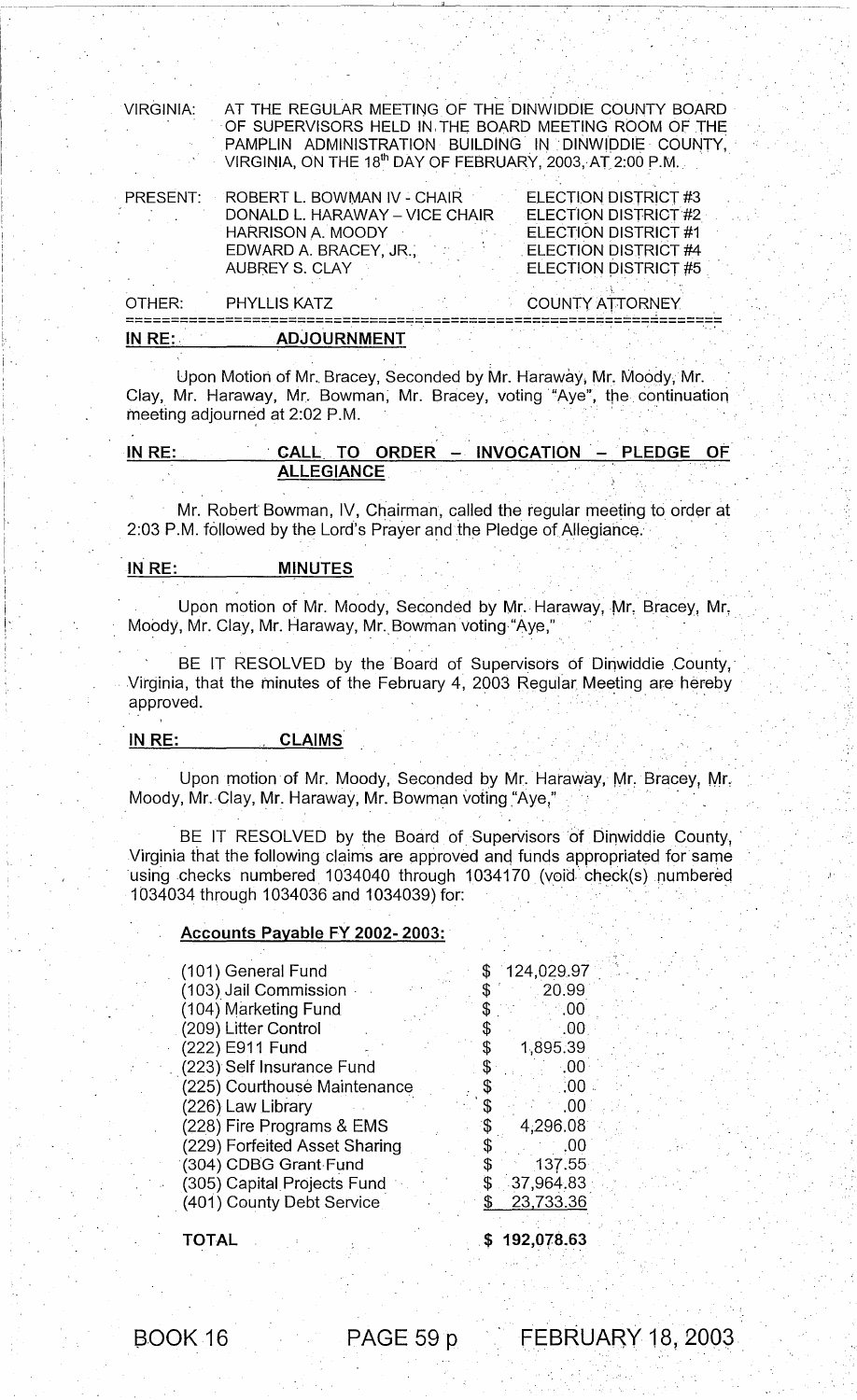$\label{eq:2.1} \frac{1}{\sqrt{2}}\left(\frac{1}{\sqrt{2}}\right)^{2} \left(\frac{1}{\sqrt{2}}\right)^{2} \left(\frac{1}{\sqrt{2}}\right)^{2} \left(\frac{1}{\sqrt{2}}\right)^{2} \left(\frac{1}{\sqrt{2}}\right)^{2} \left(\frac{1}{\sqrt{2}}\right)^{2} \left(\frac{1}{\sqrt{2}}\right)^{2} \left(\frac{1}{\sqrt{2}}\right)^{2} \left(\frac{1}{\sqrt{2}}\right)^{2} \left(\frac{1}{\sqrt{2}}\right)^{2} \left(\frac{1}{\sqrt{2}}\right)^{2} \left(\$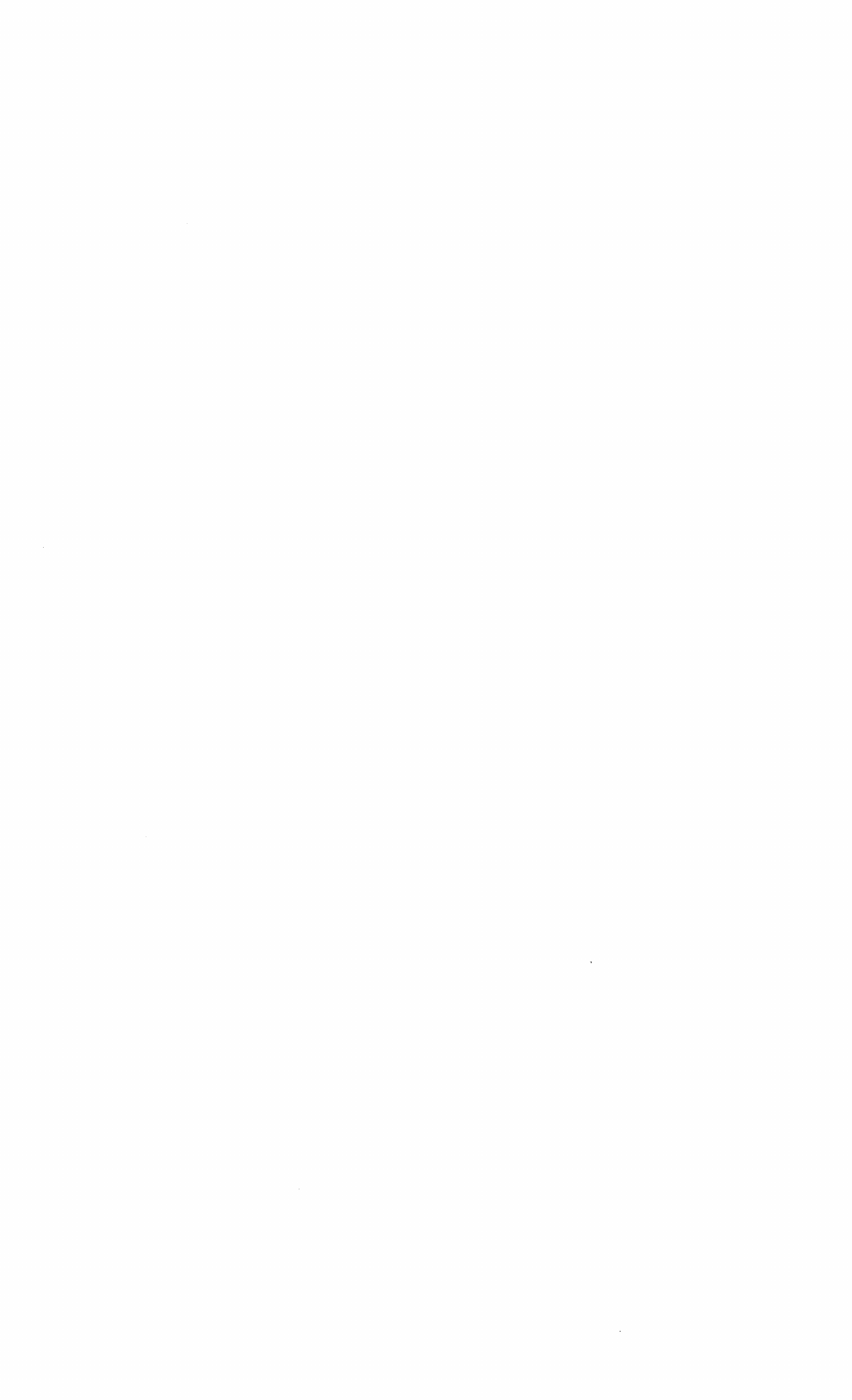# **IN** RE: **TRAVEL REQUEST - COMMUNICATIONS MANAGER**

[] til [ ]

The Communications Manager requested authorization to attend the Virginia APCO Spring Conference at Virginia Beach, Virginia, April 30 - May 2, 2003, at a cost of \$375.26.

Upon motion of Mr. Moody, Seconded by Mr. Haraway, Mr. Bracey, Mr. Moody, Mr. Clay, Mr. Haraway, Mr. Bowman voting "Aye,"

BE IT RESOLVED that the Board of Supervisors of Dinwiddie County, Virginia, authorized the Communications Manager to attend the Virginia APCO Spring Conference at Virginia Beach, Virginia, April 30 - May 2, 2003, at a cost of \$375.26.

#### **IN** RE: **TRAVEL REQUEST - ZONING ADMINISTRATOR/CODE COMPLIANCE OFFICER**

The Zoning Administrator and Code Compliance Officer requested authorization to attend the Spring Board of Zoning Training Conference at Leesburg, Virginia, March  $13 - 14$ , 2003, at a cost of \$478.

Upon motion of Mr. Moody, Seconded by Mr. Haraway, Mr. Bracey, Mr. Moody, Mr. Clay, Mr. Haraway, Mr. Bowman voting "Aye,"

BE IT RESOLVED that the Board of Supervisors of Dinwiddie County, Virginia, authorized the Zoning Administrator and Code Compliance Officer to attend the Spring Board of Zoning Training Conference at Leesburg, Virginia, March  $13 - 14$ , 2003, at a cost of \$478.

#### **IN** RE: **CITIZEN COMMENTS**

~--.. -~-~- ~~~~~~.

Mr. Bowman asked if there were any citizens signed up to speak or present who wished to address the Board during this portion of the meeting.

The following citizen(s) came forward to address the Board:

- 1. Dr. Michael O. Royster, Health Director, came before the Board to introduce himself. He commented he is the new Health Director for the District and if the Board had any problems he would be happy to assist them in any way he could. He also stated he was open to any suggestions they might have to improve the services the Health Department offers. Dr. Royster provided the Board with copies of the Health Profile for Dinwiddie County, Virginia 1996-2000. The Chairman thanked Dr. Royster for coming and stated the Board looked forward to working with him.
- 2. Michael Bratschi 23500 Cutbank Road, McKenney, Virginia stated his wife had submitted a questionnaire to help her complete her thesis to them at the last Board meeting. He stated Mr. Moody sent his back but she had not received the questionnaire from the other Board members. Mr. Bratschi also stated his daughter who attends the Dinwiddie Middle School told him the, In God We Trust, posters which were approved by the General Assembly to be displayed in the classrooms at the schools were not on display. He requested the Board to look into why they are not being displayed in the schools. Mr. Bratschi submitted a FOIA request from Eva Bratschi regarding the distribution and administration of DEQ grants for the last three years. He also questioned the Board why the citizens of the County are held to a 3-minute time limit when the total time allowed for citizen comments was 30 minutes. People from outside the County aren't

BOOK 16 PAGE 59 p FEBRUARY 18, 2003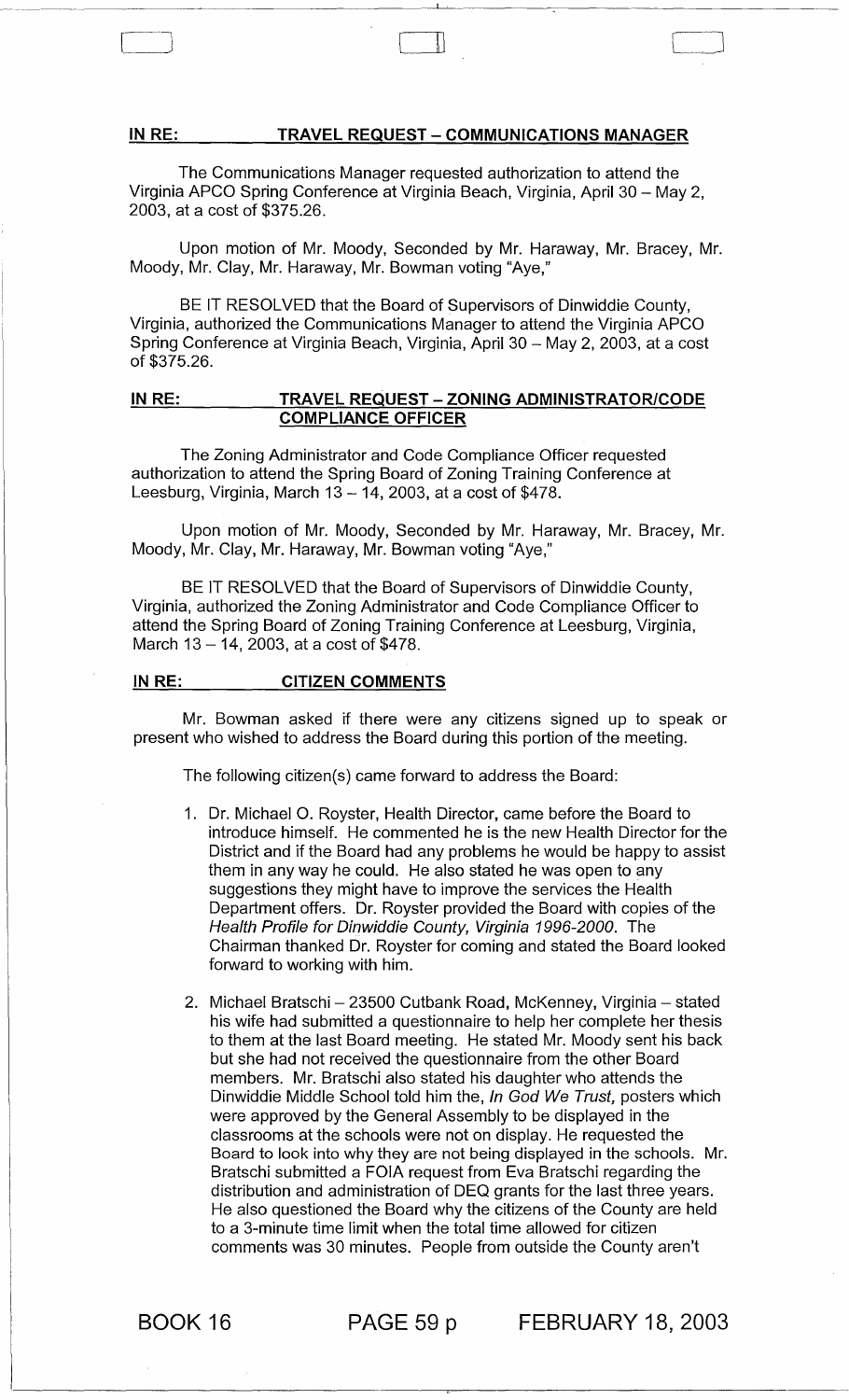limited to 3-minutes, but we the citizens are. He said everyone should get the same respect from the Board, especially the citizens.

3. Geri Barefoot, 7411 Frontage Road, Petersburg, Virginia - stated she requested a letter from the Board regarding whether or not they were going to stand behind what they sign? She said she did receive a letter from the County Administrator but it did not answer her question. On July 18, 2001, you as a Board, agreed to support the preservation of National Battlefields in Dinwiddie County. Also, the Board authorized the Chairman, Mr. Moody, to sign a letter regarding the intent of the County for the preservation of national battlefields. She stated she had a copy of a letter from the National Park Service, dated September 6,2001, addressed to the County, which states the Petersburg National Battlefield is strongly opposed to a quarry being sighted on these lands. She said she would like to know if the Board is going to stand behind its word. You also passed it in your Comprehensive Land Plan, you said, the Nationally significant Civil War Battlefields in the County should be recognized as a majority of cultural resources. You wrote you would support and protect these lands. Mrs. Barefoot stated she would like a letter from the Board to let her know if the County is going to protect these lands.

#### IN RE: VDOT - REPORT

Mr. Richard Caywood, Resident Engineer, Virginia Department of Transportation, came forward and stated he had no updates or report today.

- 1. He reported that VDOT had been busy with the removal of the ice/sleet/snow. He said VDOT had distributed 10,000 tons of sand/salt on the highways as a result of this storm.
- 2. The aerial survey work for the High Speed Rail work will start within the month. A big X will be placed on the ground so they will be able to locate the area from the sky. If any of you get a call about these markings you will know what is going to take place.

#### IN RE: SHERIFF'S DEPARTMENT -- AUTHORIZATION TO PURCHASE INMATE TRANSPORT INSERT FOR JAIL VAN

Sheriff Samuel Shands stated he would like to have authorization to purchase a prisoner transport insert for the 1996 Dodge jail van. The insert is designed to securely accommodate eleven inmates. This would allow the separation of female and male inmates as well as juvenile offenders, which would reduce both personnel and time required to move inmates from the jail to the courthouse to one trip. The County Administrator stated if a new vehicle is purchased in the future the insert could be transferred. She stated the Sheriff is requesting authorization to purchase the prisoner transport insert for the jail van from Bob Barker Co., Inc., the low bidder in the amount of \$7,200. Funding for the insert would be taken from the processing fees charged for fingerprinting individuals for concealed weapon permits.

The following vendors submitted bids for the insert:

| Bob Barker Co., Inc. | \$7,200  |
|----------------------|----------|
| Mavron, Inc.         | \$8,905  |
| Sirchie              | \$15,000 |

Upon Motion of Mr. Haraway, Seconded by Mr. Moody, Mr. Bracey, Mr. Moody, Mr. Clay, Mr. Haraway, Mr. Bowman, voting "Aye",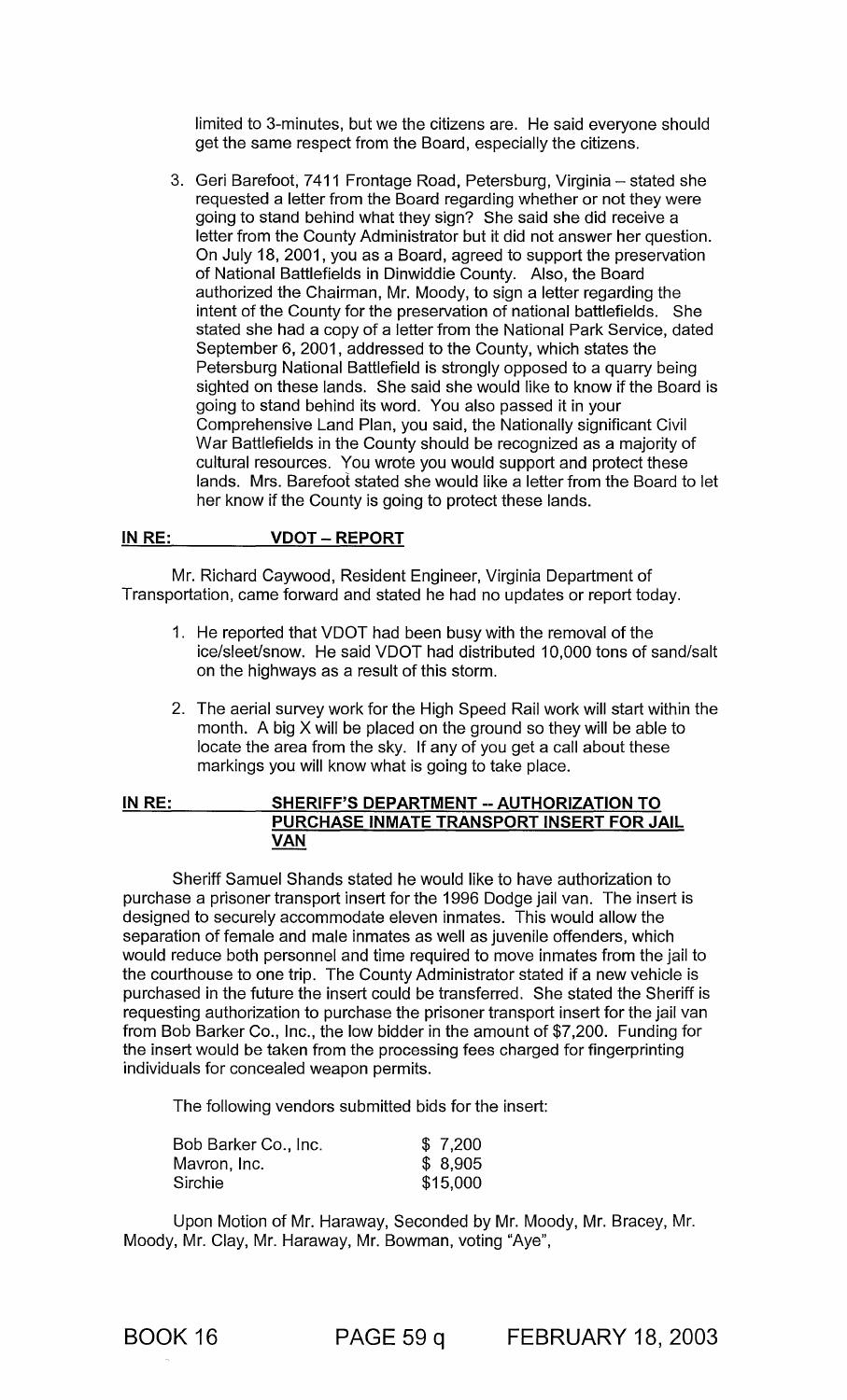BE IT RESOLVED that the Board of Supervisors of Dinwiddie County, Virginia, authorized the Sheriff's Department to purchase the prisoner transport insert for the jail van from Bob Barker Co., Inc., the low bidder in the amount of \$7,200. Funding for the insert would be taken from the processing fees charged for fingerprinting individuals for concealed weapon permits.

 $\begin{smallmatrix} \begin{smallmatrix} 1 & 1 & 1 \end{smallmatrix} \end{smallmatrix}$ 

#### IN RE: COMMONWEALTH ATTORNEY REPORT

Mr. Robert Hill, Assistant Commonwealth Attorney, came forward and stated Mr. Rainey was in court and unable to attend the meeting, but he would entertain questions from the Board.

Mr. Bracey asked Mr. Hill if he could get information on how magistrates are selected and placed in Dinwiddie County. Mr. Hill stated he didn't know but he would find out and get the information to him.

# IN RE: SCHOOL BOARD REQUISITION # 8 - 1998A (70-02-200-7019743)

The County Administrator stated she received the following invoices from Dr. Leland Wise, Jr., Superintendent of Schools for Payment Requisition #8 - 1998A Bond Issue (70-02-200-7019743):

| Whitescarver, | Architect and | Dinwiddie Elementary           | \$1160.00 |
|---------------|---------------|--------------------------------|-----------|
| Hurd, and     | Engineering   | School                         |           |
| Obenchain     | Services      |                                |           |
| Reed-Smith    | Legal         | Dinwiddie Elementary<br>School | \$1957.05 |
| Reed-Smith    | Legal         | Dinwiddie Elementary<br>School | \$105.05  |

### **Total** \$3,222.10

Mrs. Ralph stated these invoices have been reviewed and approved by the Superintendent. Mr. Bracey made a motion to postpone payment of the requisition until the Superintendent could be present to answer his concerns. Mr. Moody seconded the motion, but noted the invoice is  $91 - 120$  days overdue and he felt the company should be paid. Mr. Bracey agreed. He suggested that the County Administrator review the invoice with the Superintendent and then he felt the invoice should be paid.

Mr. Bracey amended his motion to allow the County Administrator to release payment to the vendor after meeting with the Superintendent. Mr. Moody agreed. Mr. Bracey, Mr. Moody, Mr. Clay, Mr. Haraway, Mr. Bowman voting "Aye,"

BE IT RESOLVED by the Board of Supervisors of Dinwiddie County, Virginia that Requisition Number #8 -1998A (70-02-200-7019743) in the amount of \$3,222.1 0.00 was approved and funds appropriated for CIP expenses from the School Project Account; with the condition that the County Administrator review the invoice with the Superintendent before payment is made to the vendors.

# IN RE: \_\_\_\_\_\_\_\_\_\_ AUTHORIZATION FOR PUBLIC SAFETY TO APPLY FOR DEPARTMENT OF JUSTICE NATIONAL DOMESTIC PREPAREDNESS GRANT

Mr. David Jolly, Director of Public Safety, requested authorization to apply for a grant from the Department of Justice that is offered to each locality through the Department of Emergency Management. These funds are to assist each locality with their efforts to better prepare for response to domestic terrorism. The grant would provide \$36,101.05 and requires no local matching funds. The grant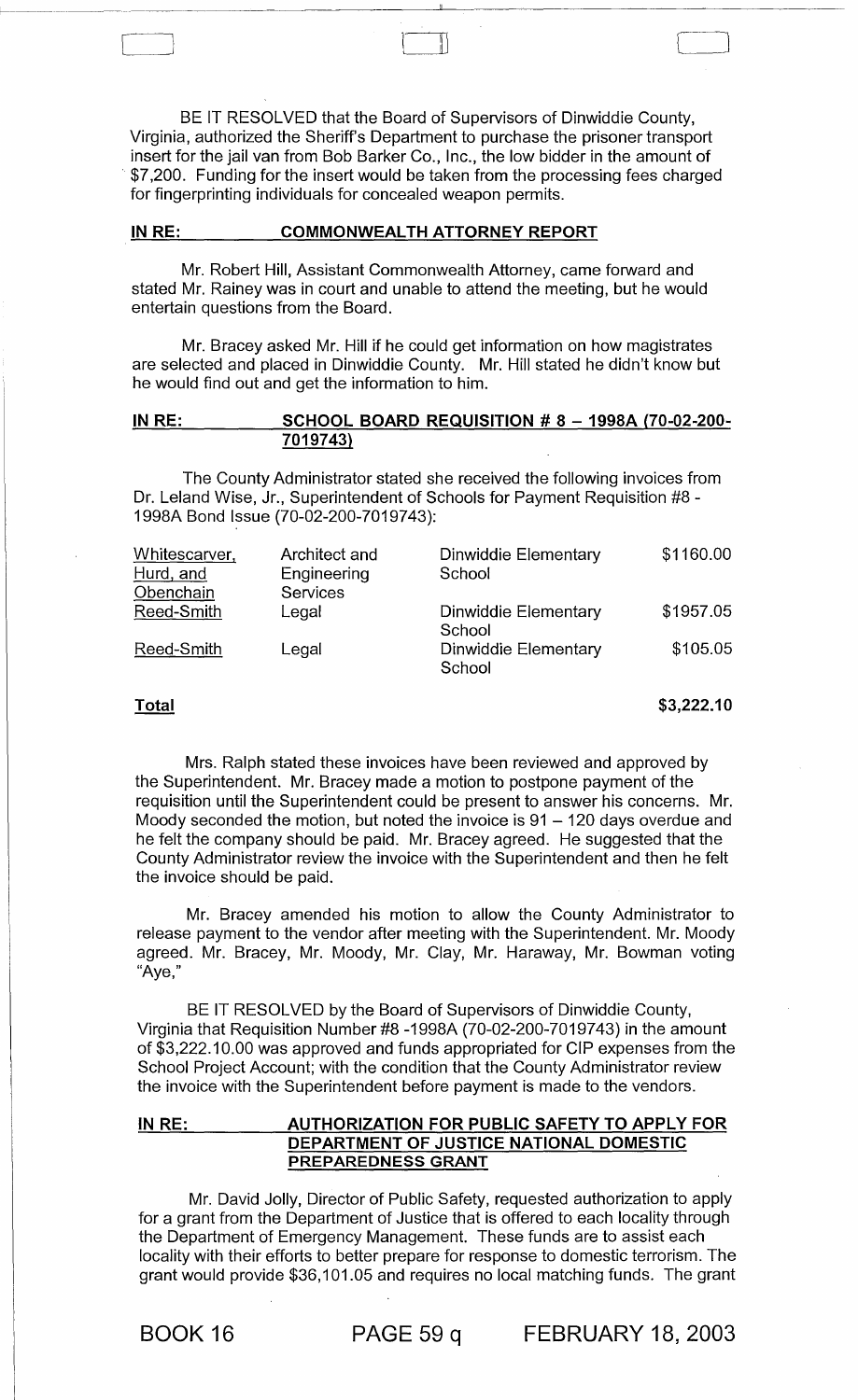funding is divided into four grant years, 1999, 2000, 2001, and 2002. The 1999 grant funding has to be obligated by March 23, 2003. He stated the remaining funds must be obligated by July 31,2004.

Upon Motion of Mr. Clay, Seconded by Mr. Moody, Mr. Bracey, Mr. Moody, Mr. Clay, Mr. Haraway, Mr. Bowman, voting "Aye",

BE IT RESOLVED by the Board of Supervisors of Dinwiddie County, Virginia that authorization is granted for the Director of Public Safety, to apply for a grant from the Department of Justice through the Department of Emergency Management in the amount of \$36,101.05. There are no local matching funds required for the grant.

# IN RE: REQUEST TO REPAIR 1980 FORD PUMPER --DINWIDDIE VOLUNTEER FIRE DEPARTMENT

Mr. David Jolly requested authorization to replace the windshield wiper motor on the 1980 Ford pumper which is located at the DVFD. The unit was sent to Colonial Ford due to the windshield wipers not working. It was determined that the air-operated motors had gone bad and needed to be replaced. Colonial Ford was unable to locate air-operated motors due to the age of the vehicle. They suggested converting the current wipers to electric motors. The parts are estimated to be around \$2,100 plus the labor cost of \$1,100 for a total of \$3,200. The unit serves DVFD and is also used as a reserve unit for the other agencies. He stated although this is a costly repair, this is the least costly if we are going to continue to maintain a reserve unit.

Mr. Clay commented this is a 23-year old unit and he was not in agreement to spend \$3,200 for a wiper motor. Mr. Bracey agreed and suggested that staff look for used parts at one of the junkyards. He said there are a lot of old school buses around and any mechanic could put the motor on the unit. Mr. Jolly stated he would see if a used part could be located.

The County Administrator thanked Mr. Jolly and EMS staff for all of their hard work over the weekend during the winter weather.

# IN RE: AUTHORIZATION TO ADVERTISE AN ORDINANCE AMENDING CHAPTER 22 OF THE CODE OF DINWIDDIE COUNTY TO IMPOSE FEES TO COVER THE COSTS OF TECHNICAL REVIEWS OF LAND USE APPLICATIONS

The County Administrator requested authorization to advertise a public hearing for an ordinance to impose fees to cover the costs of technical reviews of land use applications. She pointed out that this amendment is similar to the requirements the County placed on telecommunication tower applications.

Upon Motion of Mr. Bracey, Seconded by Mr. Moody, Mr. Bracey, Mr. Moody, Mr. Clay, Mr. Haraway, Mr. Bowman, voting "Aye",

BE IT RESOLVED by the Board of Supervisors of Dinwiddie County, Virginia that authorization is granted for Administration to advertise for a Public Hearing to amend the Code of the County of Dinwiddie, Virginia to impose fees to cover the costs associated with technical reviews of land use applications.

# IN RE: ADOPTION OF CONDUCT FOR TIDEWATER QUARRIES **WORKSHOPS**

The County Administrator explained that this is not a public hearing; however, the two Chairmen have suggested that the public be allowed to ask .questions of the Tidewater consultants on each of the studies presented. The County's consultant will be attending the workshops as well as the public hearing on the CUP and following it, will provide a written report on March 28 or as soon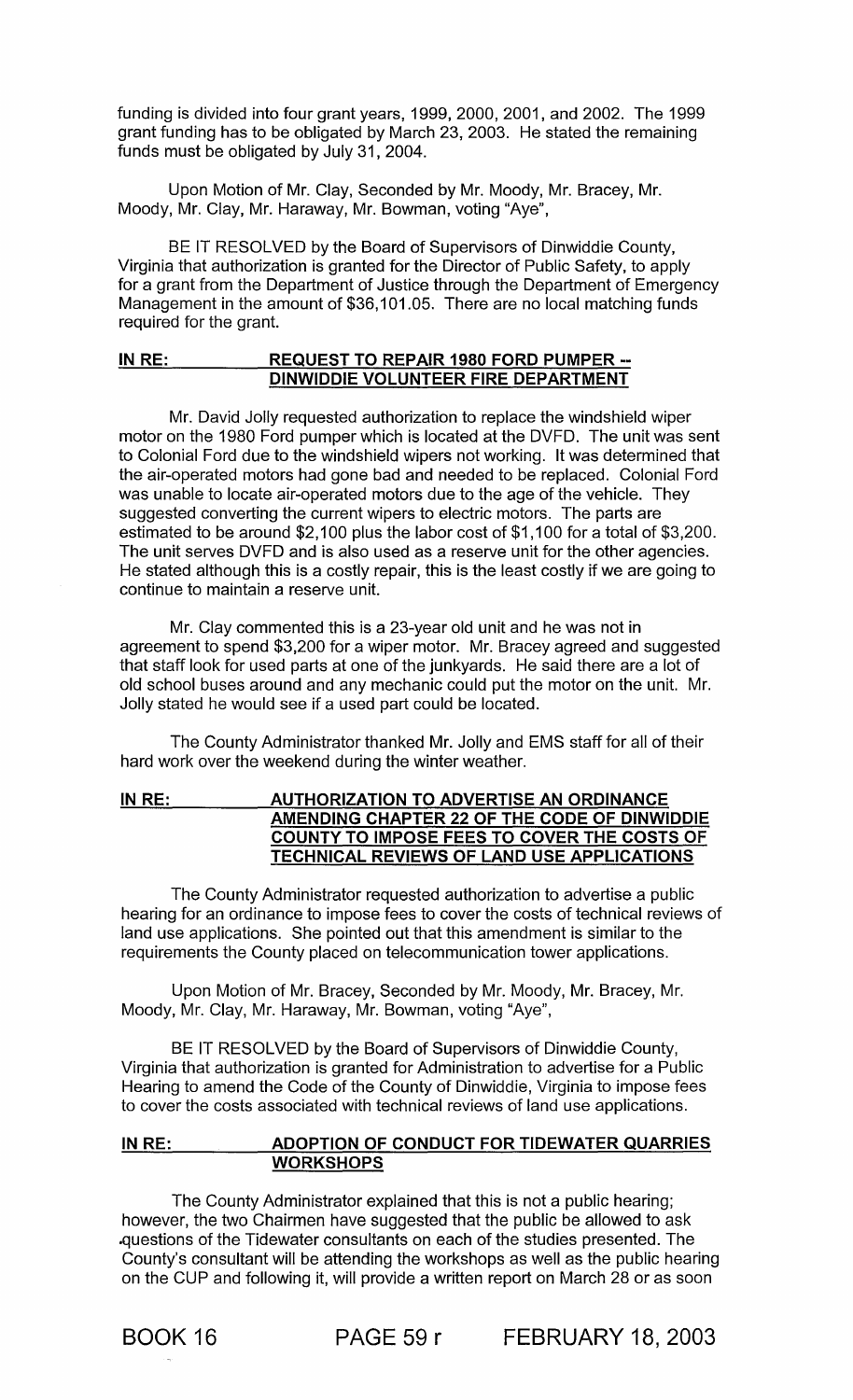thereafter as possible. That report should address, in addition to the information presented by Tidewater Quarries at the informational meetings, information brought out at the planning commission public hearing.

RECOMMENDATION FOR CONDUCT OF WORKSHOP

 $\begin{pmatrix} 1 & 1 & 1 \\ 1 & 1 & 1 \\ 1 & 1 & 1 \end{pmatrix}$ 

- 1. Both bodies will convene their individual meetings.
- 2. Presentation of technical material from consultants/experts representing Tidewater Quarries, Inc.
- 3. Questions/comments from Board of Supervisors and Planning Commission members
- 4. Questions/comments from citizens.
- 5. Each body respectively closes its meeting.

Upon Motion of Mr. Bracey, Seconded by Mr. Clay, Mr. Bracey, Mr. Moody, Mr. Clay, Mr. Haraway, Mr. Bowman, voting "Aye", the conduct for the Tidewater Quarries workshops was adopted as presented.

# **IN** RE: **AUTHORIZATION TO ENTER INTO CONTRACT - BURGESS AND NIPLE FOR CONSULTATION SERVICES FOR THE QUARRY APPLICATION**

The County Administrator stated the draft contract for he County's conditional use permit for the Tidewater Quarries application was enclosed in their packets. She asked the Board if they wanted to change the scope in any way. If so, we will ask the consultant for a revised cost estimate and amend the contract. Mr. Bowman stated he would like to have a review of the economic impact of the quarry on other businesses in the area. Mrs. Ralph commented we have until April 1, to add other studies if it is the desire of the Board. She requested authorization to enter into a contract with Burgess and Niple for the consultation services not to exceed \$22,250. Attendance at meetings in addition to the four set forth in the contract would be at a fixed fee of \$350 per meeting.

Upon Motion of Mr. Moody, Seconded by Mr. Bracey, Mr. Bracey, Mr. Moody, Mr. Clay, Mr. Haraway, Mr. Bowman, voting "Aye",

BE IT RESOLVED that the Board of Supervisors of Dinwiddie County, Virginia approves the scope of work set forth in the specifications and authorizes Administration to enter into a contract with Burgess and Niple in an amount not to exceed \$22,250.

| IN RE:     | <b>BOARD MEMBER COMMENTS</b>                                                                                                                                                                                                                                                                                                                                                                                                                                                                                                                                                                                                                                                                                                                  |
|------------|-----------------------------------------------------------------------------------------------------------------------------------------------------------------------------------------------------------------------------------------------------------------------------------------------------------------------------------------------------------------------------------------------------------------------------------------------------------------------------------------------------------------------------------------------------------------------------------------------------------------------------------------------------------------------------------------------------------------------------------------------|
| Mr. Bracey | He requested a copy of the Historic Preservation letter to the<br>Board members Mrs. Barefoot referred to during the citizen<br>comments period. He commented the poster situation Mr.<br>Bratschi asked the Board to look into needed to be<br>addressed by the School Board.                                                                                                                                                                                                                                                                                                                                                                                                                                                                |
| Mr. Moody  | He commented he saw in the report from Robinson Farmer<br>Cox that the IDA had loaned the Namozine Volunteer Fire<br>Department \$31,168 for the ladder truck and he thought the<br>Board had taken care of that loan. The County Administrator<br>stated the Board paid off the loan they had at the Bank of<br>Southside, She commented Mr. Ronnie Erb with Namozine<br>is here and he maybe he can give us the details. Mr. Erb<br>stated the truck total cost was \$254,000. He said the<br>volunteers made a loan with the Bank of Southside for<br>\$200,000, and the Board paid approximately \$196,000. The<br>IDA loaned us \$31,168 without interest to put the motor in<br>the truck, which was scheduled to be paid September 10, |

BOOK 16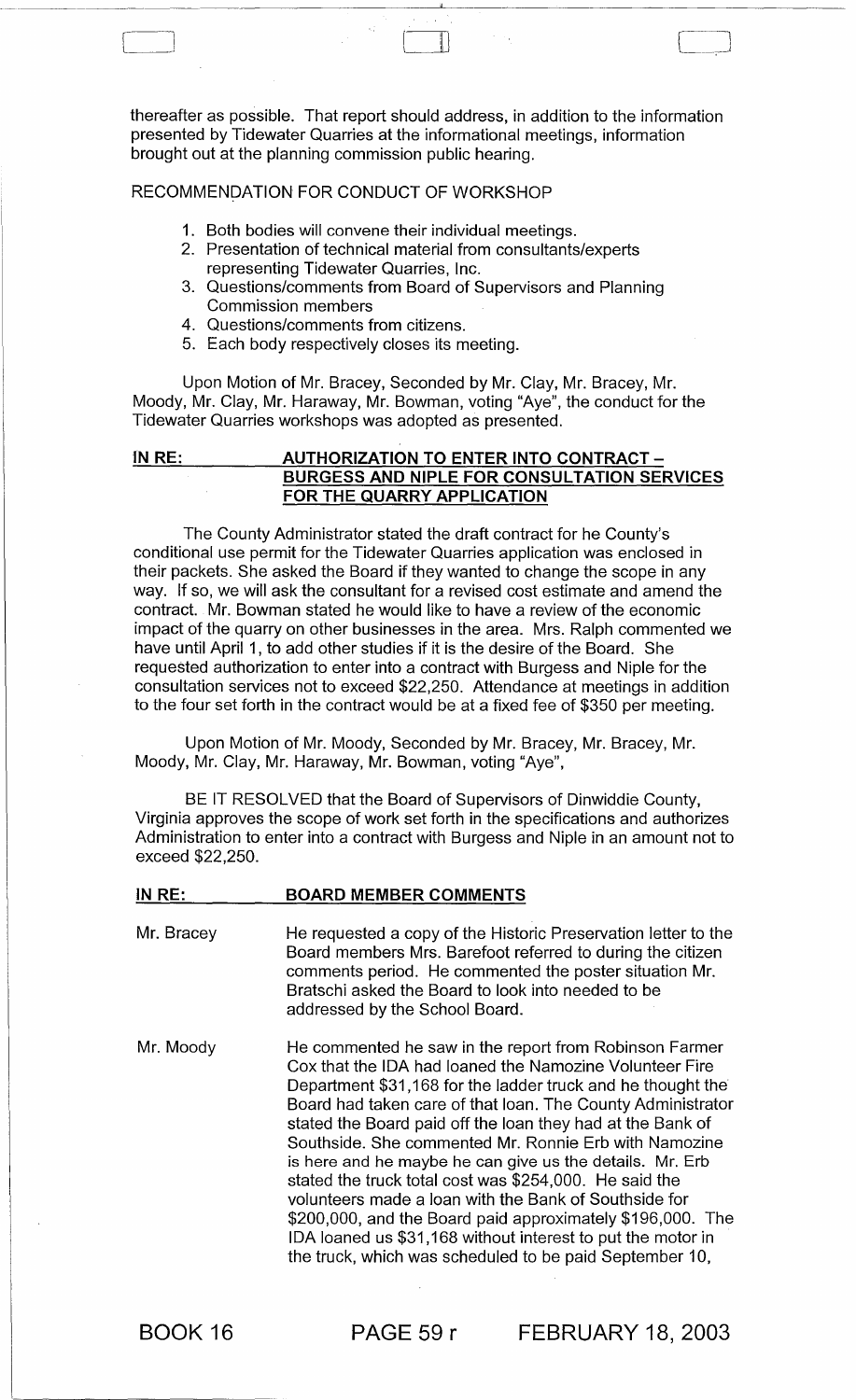|             | 2002. The remaining funds were donated or raised by the<br>volunteers.                                                                                                             |
|-------------|------------------------------------------------------------------------------------------------------------------------------------------------------------------------------------|
| Mr. Clay    | He stated the consent agenda seems to be working very<br>well.                                                                                                                     |
| Mr. Haraway | He stated the narrative letter from Dr. Wise was not what he<br>requested. He pointed out all he needed was figures and he<br>could do the math.                                   |
| Mr. Bowman  | He stated he had not changed his position on the<br>preservation of the battlefields. He commented he would<br>like to know if any of the other members changed their<br>position. |

# CODE OF ETHICS DISCUSSION

Mr. Bracey stated he felt the Code of Ethics was something the Board needed. If you serve or have served on any boards/commissions most of them ask you to sign them. He said he had checked with other localities and they do have them.

Mr. Haraway asked if we are adopting this set or are these examples from other localities? The County Administrator stated they are examples but most are very similar.

Mr. Moody commented a workshop was held at one of the VACo meetings he attended and he felt it would be a good idea to have one for the Board.

# IN RE: CLOSED SESSION

Mr. Bowman requested that the discussion of the conditional use permit be held in open session. The County Administrator stated it was on the agenda to be discussed either in open or closed session at the discretion of the Board. The County Attorney commented she felt comfortable with discussing it in open session but the decision was up to the Board members. No motion was made to hold the discussion in open session.

Mr. Clay stated I move to close this meeting in order to discuss matters exempt under section:

Acquisition of Property - §2.2-3711 A. 3 of the Code of Virginia

Personnel - §2.2-3711 A. 1 of the Code of Virginia - Appointments

Consultation with Legal Counsel - §2.2-3711 A. 7 of the Code of Virginia - Conditional Use Permit

Mr. Haraway seconded the motion. Mr. Moody, Mr. Clay, Mr. Bracey, Mr. Haraway, Mr. Bowman, voting "Aye", the Board moved into the Closed Meeting at 3:26 P.M.

A vote having been made and approved the meeting reconvened into Open Session at 5:07 P.M.

# IN RE: CERTIFICATION

Whereas, this Board convened in a closed meeting under §2.2-3711 A. 3 - Acquisition of Property; §2.2-3711 A. 1 - Personnel - Appointments; §2.2-3711 A. 7 - Conditional Use Permit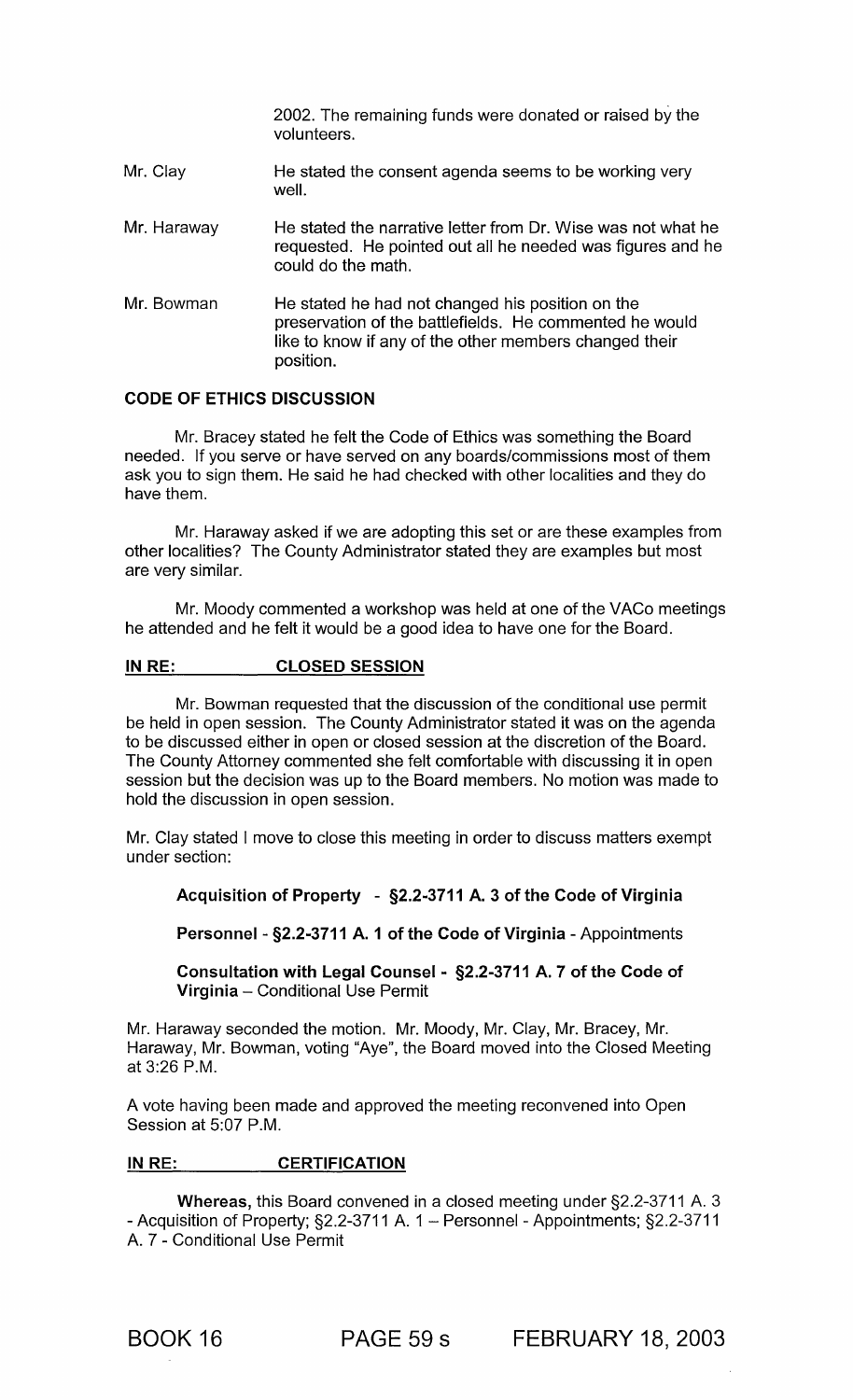And whereas, no member has made a statement that there was a departure from the lawful purpose of such closed meeting or the matters identified in the motion were discussed.

Now be it certified, that only those matters as were identified in the motion were heard, discussed or considered in the meeting.

Upon Motion of Mr. Clay, Seconded by Mr. Haraway, Mr. Bracey, Mr. Clay, Mr. Moody, Mr. Haraway, Mr. Bowman, voting "Aye", this Certification Resolution was adopted.

 $\mathbb{L}$ 

## IN RE: AUTHORIZATION TO SUBMIT TOBACCO COMMISSION APPLICATION FOR PURCHASE & DEVELOPMENT OF INDUSTRIAL SITE

The County Administrator requested authorization to submit an application to the Tobacco Commission for the purchase and development of an industrial site.

Upon Motion of Mr. Clay, Seconded by Mr. Haraway, Mr. Bracey, Mr. Clay, Mr. Moody, Mr. Haraway, Mr. Bowman, voting "Aye",

BE IT RESOLVED that the Board of Supervisors of Dinwiddie County, Virginia authorizes Administration to submit the application to the Tobacco Commission for the purchase and development of an industrial site.

# IN RE: APPOINTMENTS - DINWIDDIE COUNTY INDUSTRIAL **AUTHORITY**

Upon Motion of Mr. Haraway, Seconded by Mr. Clay, Mr. Bracey, Mr. Moody, Mr. Clay, Mr. Haraway, Mr. Bowman, voting "Aye",

BE IT RESOLVED by the Board of Supervisors of Dinwiddie County, Virginia that Dr. Mark Moore and Mr. Oscar Edwards are hereby reappointed to the Dinwiddie County Industrial Authority for a term ending February 5,2007.

#### IN RE: APPOINTMENT - CRATER DISTRICT HEALTH ADVISORY BOARD

Upon Motion of Mr. Moody, Seconded by Mr. Bracey, Mr. Bracey, Mr. Moody, Mr. Clay, Mr. Haraway, Mr. Bowman, voting "Aye",

BE IT RESOLVED by the Board of Supervisors of Dinwiddie County, Virginia that Dr. Charles Ashby is hereby appointed to serve on the Crater Health District Board for a term ending February 28, 2006.

#### IN RE: APPOINTMENTS - DINWIDDIE COUNTY AIRPORT AUTHORITY

Upon Motion of Mr. Bracey, Seconded by Mr. Clay, Mr. Bracey, Mr. Moody, Mr. Clay, Mr. Haraway, Mr. Bowman, voting "Aye",

BE IT RESOLVED by the Board of Supervisors of Dinwiddie County, Virginia that Mr. William Morgan, Dinwiddie County Representative, and Mr. Michael Lee, City of Colonial Heights Representative, are hereby reappointed to the Dinwiddie County Airport Authority for a term ending January 31,2007.

### IN RE: COUNTY ADMINISTRATOR COMMENTS

The County Administrator asked the Board if they could come in at 3:00 P.M. on Tuesday, February 25<sup>th</sup> or Thursday, February  $27<sup>th</sup>$  for a budget workshop? The Board agreed that the  $25<sup>th</sup>$  at 3:00 P.M. was ok.